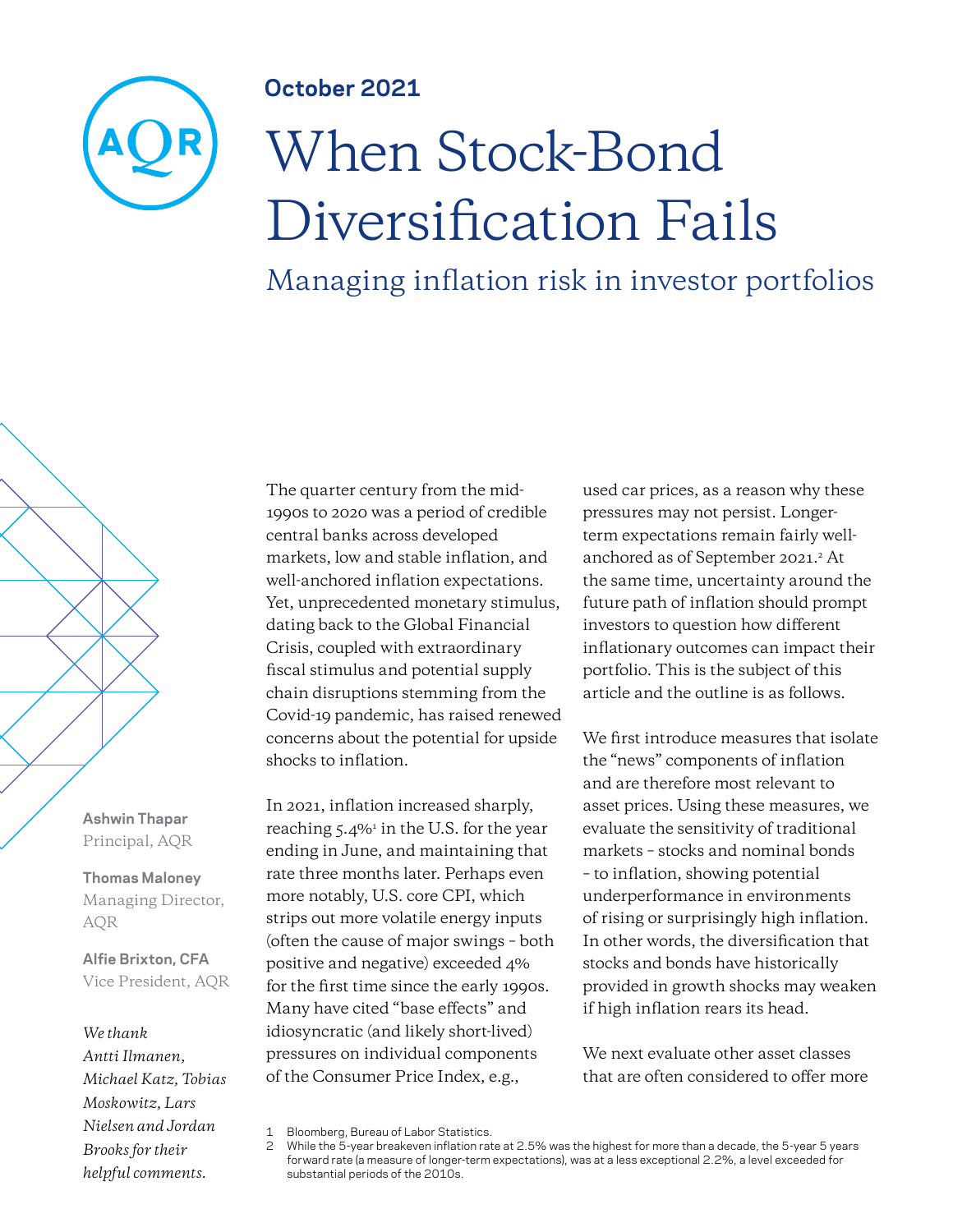resilience to inflation, including real estate, commodities, and inflation-linked bonds. We show that allocations to some (but not all) of these asset classes can provide valuable diversification in inflationary episodes and thus reduce portfolio sensitivity to inflation.

Diving deeper into the relationship between asset classes and inflation, we see an empirical tendency for equities to also underperform during periods of *falling* inflation – potentially due to these episodes having coincided with adverse growth shocks in our sample. This pattern highlights the benefit to investors of strategies that might offer upside inflation

protection without suffering in disinflationary recession outcomes. We present two active strategies that seem to fit this bill – price trend following and macro momentum. These strategies have tended to outperform during both upside and downside inflation surprises, i.e., they have shown "convexity" to the inflation environment.

We conclude by analyzing the impact on a traditional portfolio of an allocation to a "real return" basket, including commodities, TIPS breakevens, price trend, and macro momentum, showing meaningfully improved resilience to the inflation environment.

# I. Challenges, Caveats and Metrics

There are many challenges associated with the analysis of sensitivity of asset prices to inflation. Macro variables, such as inflation, can be slow moving with some degree of predictability. Asset prices likely already reflect prevailing levels of inflation, and instead respond to inflation *news*. Therefore, when measuring sensitivities it is critical to extract the news component of inflation. To do so, we combine two measures of the "information content" of realized U.S. inflation:

- 1. Year-on-year CPI inflation minus CPI for previous 1-year period ("change")
- 2. Year-on-year CPI inflation minus 1-year forecast at start of period ("surprise")

Both can be thought of as measures of the surprise in inflation – with the first using a simple "random walk" model for the path

of expectations (previous year's inflation sets expectations for next year's), and the second using surveys as a proxy for market expectations. While neither is perfect, the combination of the two metrics (standardized so they have equal influence<sup>3</sup> ) may serve to reduce noise in either one. By focusing on quarterly overlapping year-on-year periods, we avoid seasonal effects and mitigate the role of publication lags. We construct a corresponding metric for U.S. GDP growth, as a control variable.

The choice of sample period is an important and non-trivial one: there is a clear trade-off between including more data versus focusing on more recent periods with greater relevance and better data quality and availability. Long histories of inflation span different monetary systems not fully applicable to the current era. In addition, some relevant assets have had a

<sup>3</sup> Changes tend to be larger in magnitude than surprises, so a simple average gives more weight to them. By scaling the two series to have the same standard deviation before averaging, we ensure equal weight is given to surprises, to which asset returns tend to have higher sensitivity.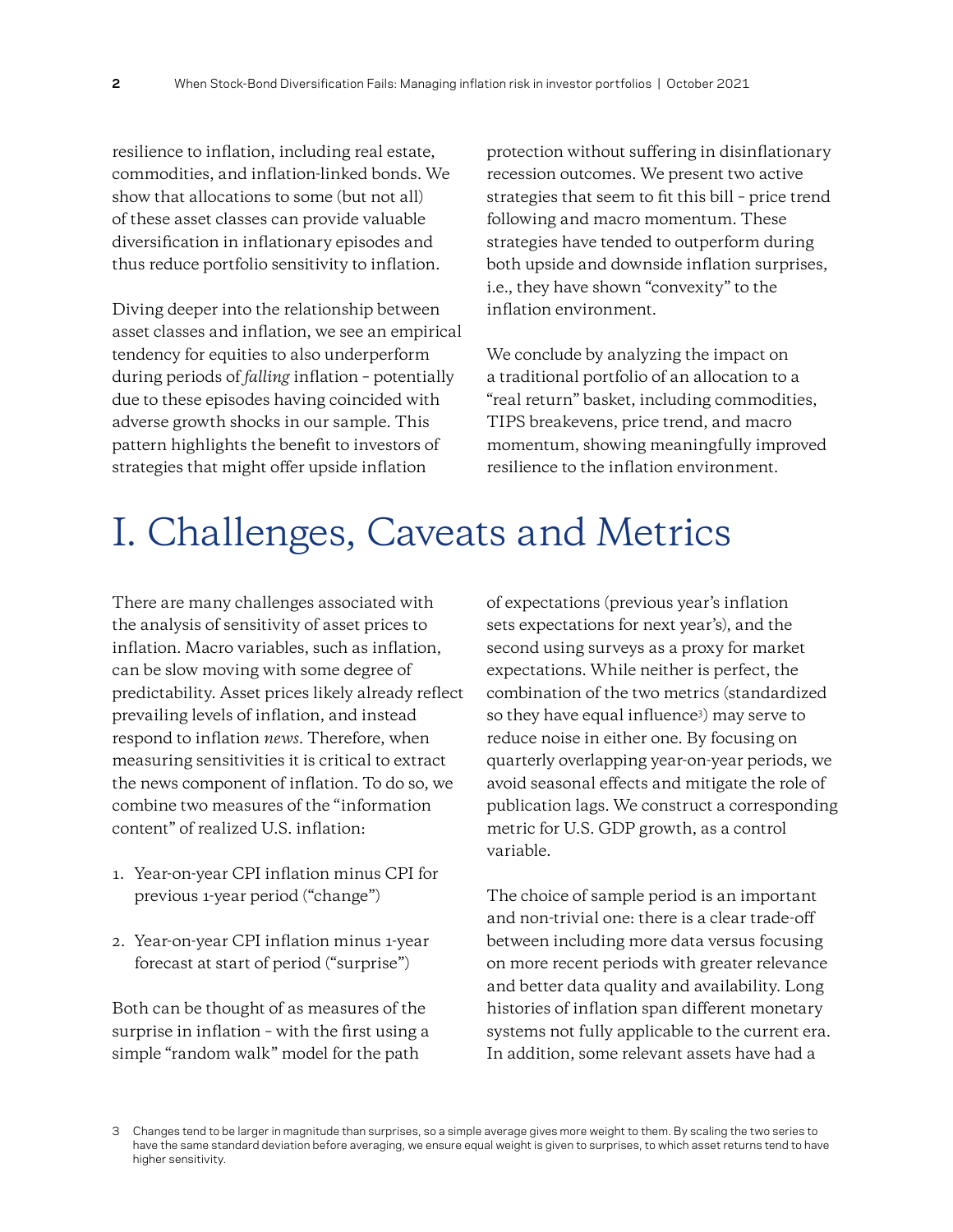relatively brief existence.4 On the other hand, more recent periods contain few inflationary episodes. As a middle ground, we choose to analyze the 50-year period from 1972 to 2021, which is relevant to the current regime, allows us to test a wide range of assets and strategies, and still encompasses a wide range of different inflation environments as shown in **Exhibit 1**. In making this choice, we accept some risk that the Great Inflation of the mid-70s to early-80s may drive some sample-specific results. Our analysis focuses on U.S. inflation, where the best data are available, but we find similar patterns in other major markets.<sup>5</sup>





Source: Fed Survey of Professional Forecasters, U.S. Bureau of Labor Statistics, Bloomberg and AQR. Data at quarterly frequency. Changes are calculated as simple difference between year-on-year inflation and year-on-year inflation 12 months earlier. Surprises are calculated as simple difference between year-on-year inflation and 1-year forecast 12 months earlier. Please read important disclosures in the Appendix.

### II. The Sensitivity of Traditional Markets to Inflation

We start by analyzing the sensitivity of traditional markets to inflation. We analyze a portfolio of domestic equities represented by the S&P 500 index, bonds represented by a 10-year U.S. treasury index, and a 60/40 combination of the two, as shown in **Exhibit 2**. **Chart A** shows the correlations of the three portfolios to our inflation metric and its components. All three have negative sensitivity, indicating a tendency to underperform during inflationary episodes. The result for bonds is unsurprising: a claim on a fixed set of nominal cash flows is intuitively less valuable when prices have

<sup>4</sup> The first Treasury Inflation Protected Securities (TIPS) were introduced in the U.S. in 1997. Other markets, e.g. the U.K. (1981) have had longer histories, while others, e.g. Germany (2006) have had shorter still.

<sup>5</sup> Specifically, we examine the sensitivities of euro-area equity and government bond portfolios to changes in euro-area inflation, and find very similar results to those set out below for U.S. assets.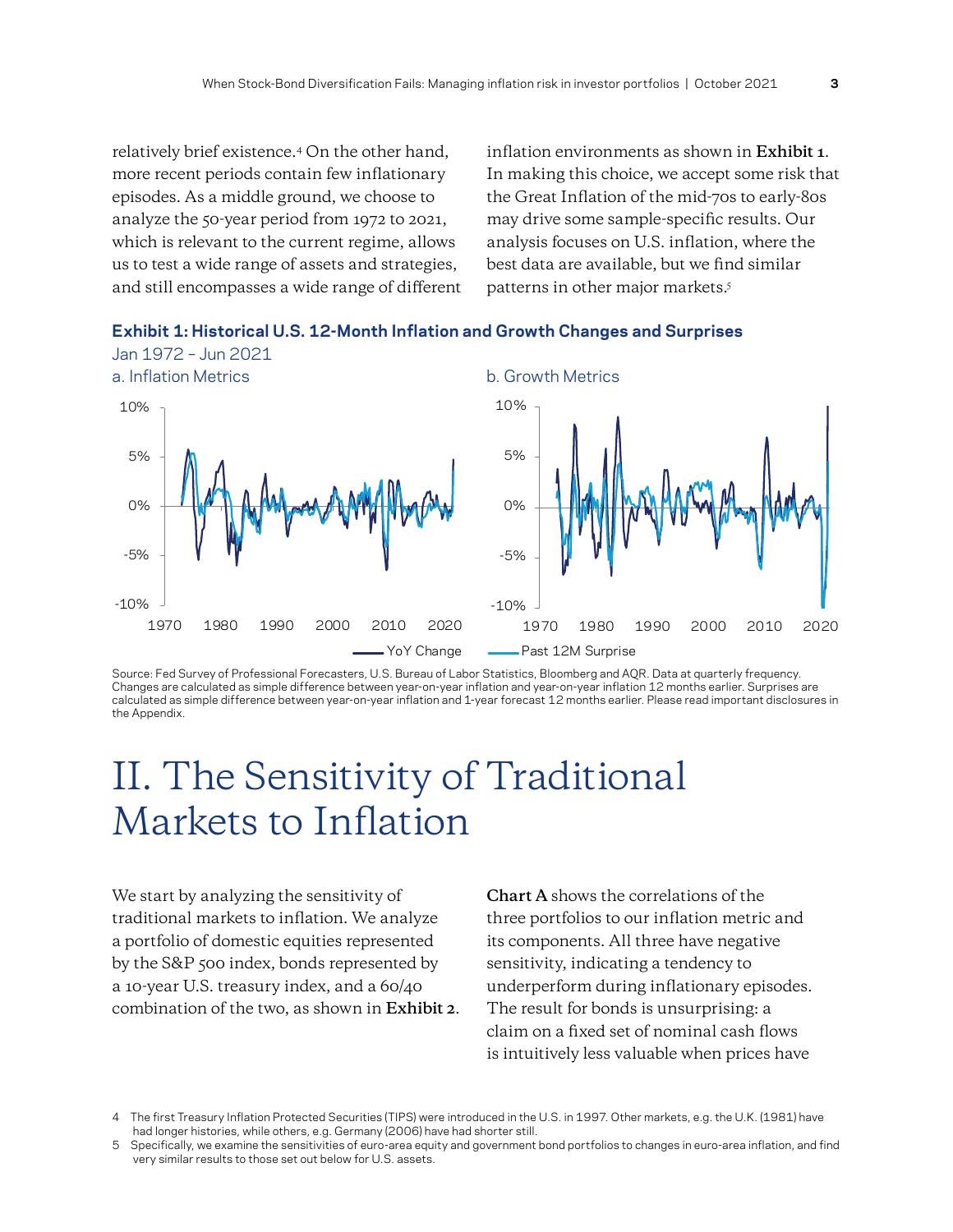risen unexpectedly.6 The result for stocks may be less obvious – if companies' earnings can increase along with the CPI, leaving stock investors with a claim on real cash flows, then shouldn't stocks be unimpacted by inflation? There may be several reasons why not: not all companies may have the flexibility to adjust prices, investors may have a tendency to discount the real cash flows of stocks with nominal discount rates,7 investors may anticipate higher real rates as an eventual consequence, or the economic inefficiencies and uncertainty associated with inflationary episodes may impair real growth and/or drive an increase in risk aversion and required return for risky asset classes such as equities. The last explanation is consistent with analysis later in the paper showing that stocks may be short "inflation volatility" as well as having some linear negative exposure. In the appendix we show results for equity sectors and for non-U.S. equities, and these results suggest some tilts which could be made within the equity allocation to increase inflation resilience.<sup>8</sup> Finally and intuitively, the 60/40 portfolio has sensitivity between that of stocks and bonds.<sup>9</sup>

**Chart B** shows partial correlations of stock and bond returns to both inflation and growth variables. This two-factor analysis accounts for any interaction between the two macro variables. Although during this particular sample, our growth and inflation news metrics were lowly correlated on average, controlling for growth raises explanatory power and statistical confidence. The panel illustrates the perniciousness of inflation, relative to growth, for holders of 60/40 portfolios. While the two components have strong diversification along the growth dimension,<sup>10</sup> with stocks having positive exposure and bonds negative, this diversification is sorely lacking when it comes to inflation.<sup>11</sup>

**Chart C** digs deeper into the effect described in Chart B by specifically evaluating the statistical diversification potential of stocks relative to bonds in "growth news dominant" and "inflation news dominant" environments. We partition periods into those when the magnitude of growth surprise exceeds that of inflation surprise and those when the opposite is the case. We see that during periods when growth news has dominated, the stock-bond correlation has been near zero. This has represented a majority of the time since 1990 and is one explanation for the environment of low-to-negative correlation between stocks and bonds that investors have enjoyed. However, in the periods when inflation news has dominated, stocks and bonds have been positively correlated. Unlike growth news which tends to drive stocks and bonds in opposite directions, inflation news (especially to the upside) tends to drive them in the same direction.<sup>12</sup>

<sup>6</sup> We focus here on Treasuries but we also tested credit. Credit excess returns exhibit a mild negative sensitivity to inflation. Corporate bonds have a strong sensitivity due to the accompanying rates risk.

<sup>7</sup> Consistent with the so-called "money illusion".

<sup>8</sup> We tested a proxy for private equity, combining buyout (private) and levered small-cap (public) indices, which has a negative sensitivity too.

<sup>9</sup> We find some evidence of time variation during our sample period, with stronger sensitivities from 1972 to 2000, and weaker sensitivities thereafter. On the one hand, this raises the possibility some structural change has weakened sensitivities. On the other, it could suggest that a return to a more volatile inflation environment would see stronger sensitivities than the full-sample averages we report here.

<sup>10</sup> That said, the tendency of a 60/40 portfolio to be dominated by stock risk means that it is still "growth exposed". Investors (particularly those with an ability to take leverage) may seek to improve the growth diversification of this portfolio by improving the risk balance between the two – generally achieved by using leverage to increase the risk in the bond portfolio.

<sup>11</sup> To give a sense of economic significance, equities' and bonds' betas to our inflation metric are -2.2 and -1.3 respectively, meaning that a 1% rise in inflation over 12 months is associated with a reduction in returns of 2.2% and 1.3%. The full sample average returns are 5.6% for equities and 1.7% for bonds, in excess of cash. See Exhibit 4 for additional insight into the economic impact of inflation shocks.

<sup>12</sup> The topic of time-varying correlation between asset classes is an important one deserving of more in-depth study. For a richer and more complete analysis, see Brooks and Ilmanen (2022).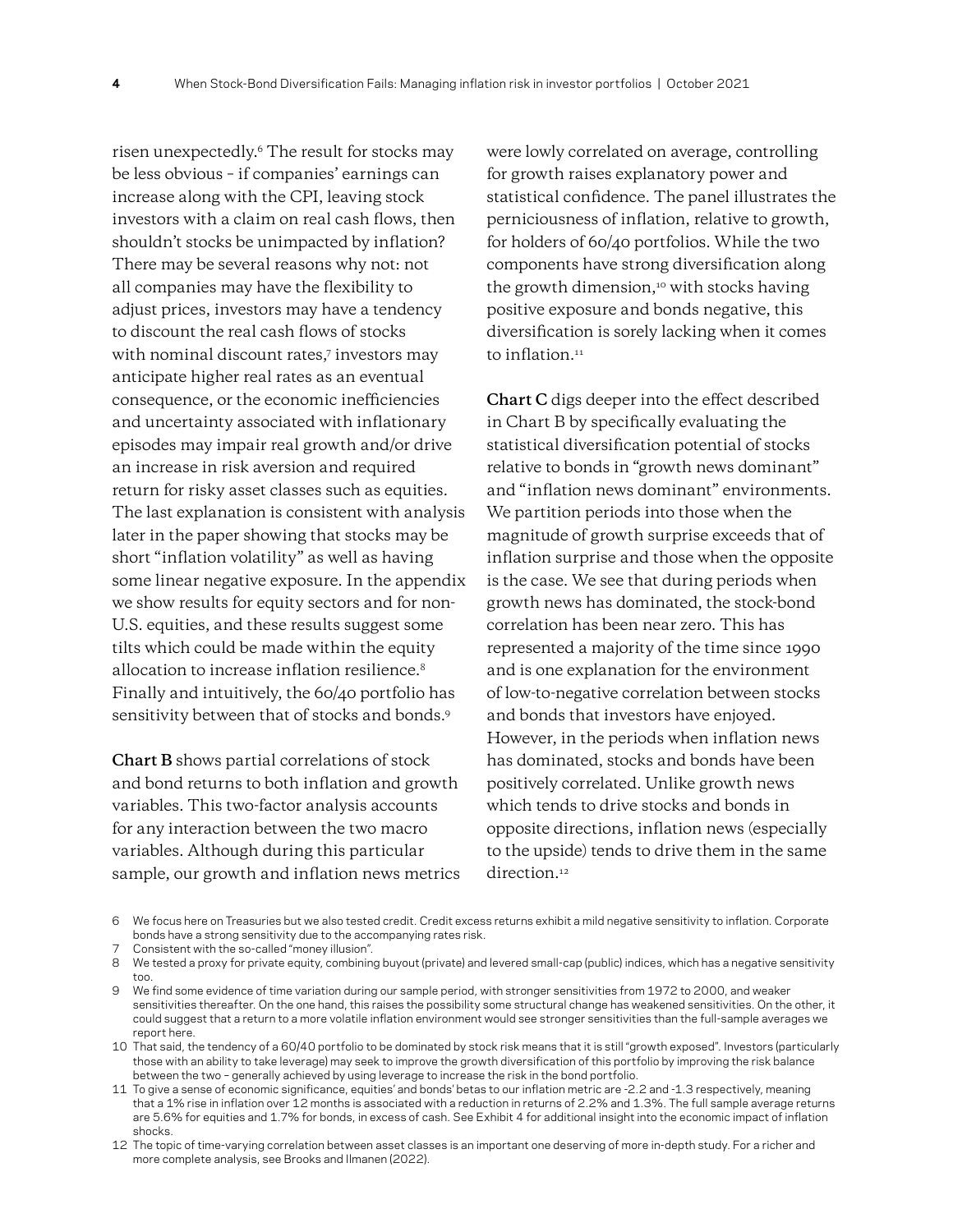

#### **Exhibit 2: Historical Inflation and Growth Sensitivities of U.S. Equities and Treasuries 1972-2021**

Source: AQR, Bloomberg, Survey of Professional Forecasters, U.S. Bureau of Labor Statistics. Sensitivities are simple (chart a) and twofactor partial (chart b) correlations to inflation and growth metrics described in main text. See Appendix for details of asset class proxies.

## III. Exploring Real Assets

If neither stocks nor bonds will offer investors refuge in periods of rising inflation, we look to additional assets that may in **Exhibit 3**. The first is a simple proxy for U.S. real estate that combines popular listed and unlisted indices (FTSE Nareit All REITs and NCREIF Property Index respectively). This composite has a substantial negative sensitivity to inflation changes (albeit slightly milder than equities). The resilience of a given real estate investment will depend on how easily revenues can rise with inflation. But the asset class likely also shares some of equities' exposure to the instability and risk aversion associated with higher inflation, as well as some bond-like exposure to mortgage rates.

We next analyze a basket of commodities represented by the S&P GSCI Index. Here, we see a meaningful positive inflation sensitivity. This stands to reason – commodities are physical assets whose prices may be expected to rise in an inflationary scenario where a fiat currency (like the U.S. dollar) devalues. Commodity prices – including retail gasoline and food prices – are also a key input to many components of the CPI. It's worth noting that in our data sample, the most extreme episodes of inflation – occurring in the 1970s and 1980s – were catalyzed by rising energy prices, making it unsurprising that commodities as an asset class shows high sensitivity. While this raises the possibility that the result is specific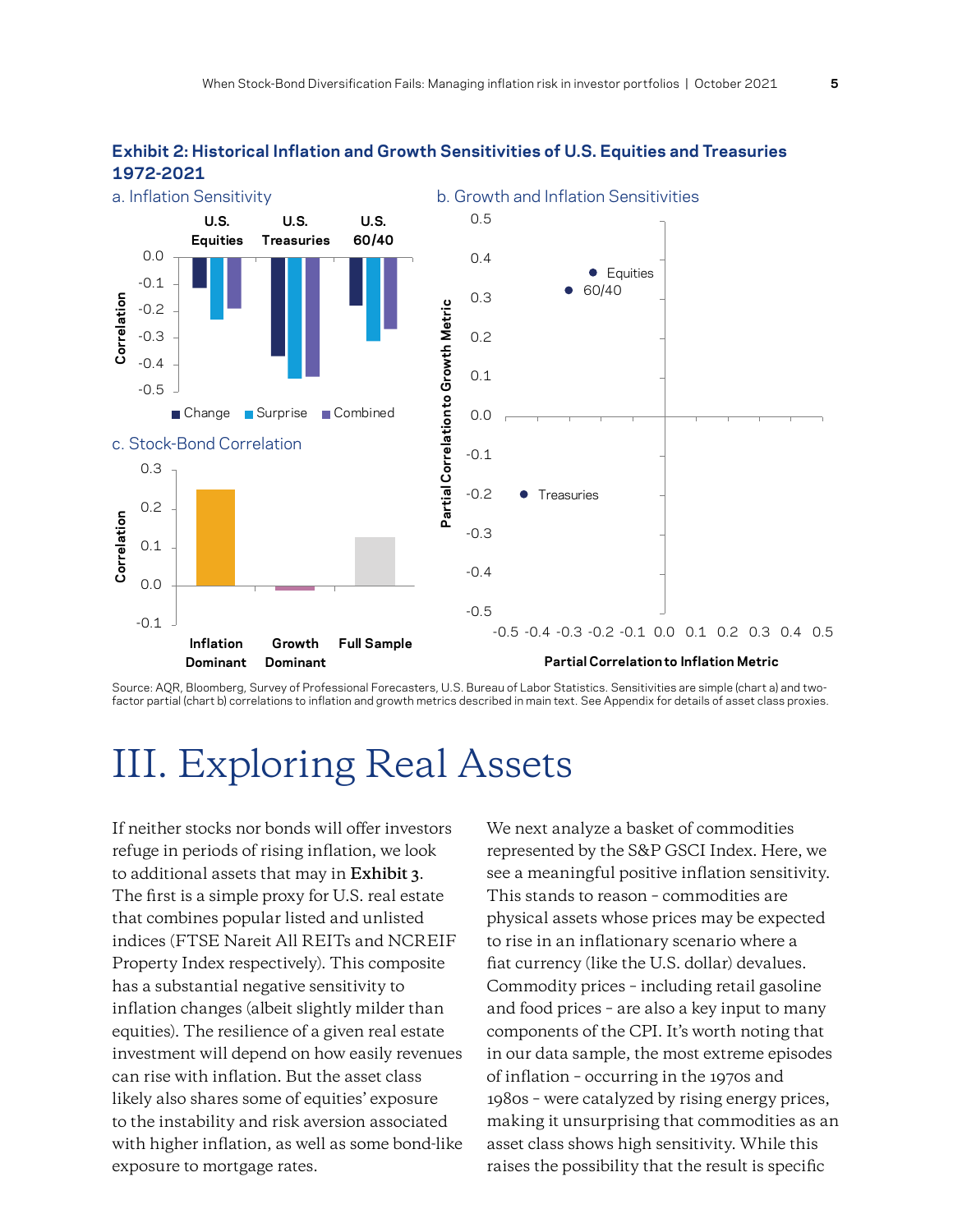to this sample, energy inputs remain one of the most volatile components of the CPI with the ongoing potential to drive future inflationary episodes. An analysis of commodity sub-sectors (see Appendix) finds some heterogeneity across sectors, with energies having the strongest empirical sensitivity. Precious metals, often cited as potentially attractive inflation hedges due to their role as

an alternative store of value in scenarios where faith reduces in fiat currencies, also score quite strongly. Of note, the broad commodity basket has a stronger sensitivity than any individual commodity sector, highlighting the benefits of a diversified allocation, which may provide protection in a broader array of inflationary scenarios.

### **Exhibit 3: Historical Inflation and Growth Sensitivities of Alternative Assets 1972-2021**



Source: AQR, Bloomberg, Survey of Professional Forecasters, U.S. Bureau of Labor Statistics. Sensitivities are simple (chart a) and twofactor partial (chart b) correlations to inflation and growth metrics described in main text. See Appendix for details of asset class proxies.

Finally, we analyze inflation-linked bond strategies including outright allocations to Treasury Inflation Protected Securities (TIPS), as well as an "Inflation Breakeven" (BE) strategy which pairs a long TIPS position with a duration-matched short position in a nominal treasury security. Given the short available history for TIPS, we simulate a longer data set using nominal bond yields and inflation forecasts so that we can perform analysis for our full data sample.<sup>13</sup> In the analysis, TIPS show near zero inflation sensitivity, which

<sup>13</sup> We subtract long-term inflation forecasts from nominal yields to get ex ante real yields, and then use these to derive synthetic implied TIPS returns. Forecast sources are based on availability: 1972-1978, statistical estimates by Kozicki-Tinsley (2006); 1978-1989, average of 2-3 available surveys (Hoey, Livingston, Survey of Professional Forecasters, Blue Chip Economic Indicators, Consensus Economics); 1990-1997, Consensus Economics.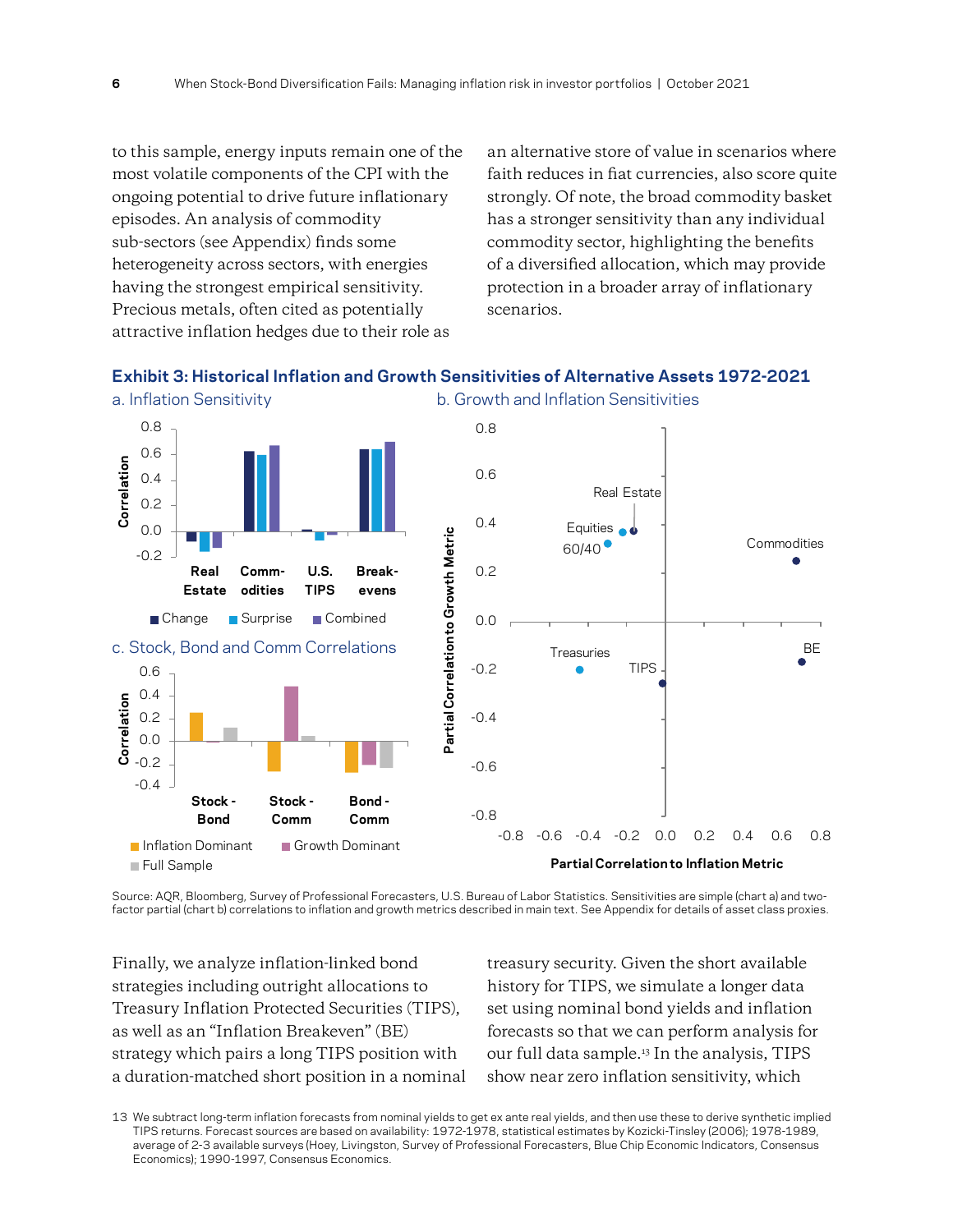is intuitive. TIPS principal and coupon are adjusted for inflation such that holders (to maturity) are guaranteed a fixed real return that does not vary with the level of inflation – consistent with a zero correlation. The primary driver of shorter-term TIPS returns is variation in real interest rates, to which TIPS have duration exposure; the empirical finding indicates that this variation has been unrelated to our inflation metric on average.

In contrast, the BE position shows a strong positive correlation comparable to that of commodities. Importantly, the positive correlation of BE is greater than the spread between the observations for TIPS and nominal bonds; by hedging out real interest rate sensitivity, the BE achieves a purer exposure to changes in inflation expectations.

As in Section I, we next explore the relationship to inflation conditioned on growth in Panel B. Recall that for stocks, bonds and 60/40, we observed negative inflation

sensitivity in all cases. For the new assets, we see more heterogeneity in the inflation dimension. Real estate sits disappointingly close to equities, commodities and inflation breakevens retain their positive inflation sensitivity even when controlling for growth, while TIPS remains near-zero related to inflation. In terms of growth sensitivity, real estate and commodities are positively related, while TIPS and BE are negatively related.

The study of real assets also provides an opportunity to extend the correlation analysis from Section I to commodities. While commodities consistently diversify bonds across environments, their diversification relative to stocks manifests most pronouncedly in periods when inflation news dominates; in periods where growth shocks are larger (as in the 2010s), they have a positive correlation. Economic intuition and empirical evidence indicate real assets can provide good diversification in inflation-dominant periods.

# IV. Non-Linearities and Alternative Strategies

So far, we have reported the sensitivity of traditional and real assets to inflation and growth news using linear correlation metrics. But what if investments exhibit different sensitivities to upside and downside inflation shocks? In **Exhibit 4** we display potential nonlinear effects by conducting a tritile sort of returns relative to the inflation environment. In particular, we separate periods when our combined inflation news metric has a z-score less than -1, a z-score between -1 and 1, and a z-score greater than 1. In each of these periods, we report the average return for selected asset

classes, scaled to 10% volatility for ease of comparison.

Starting with traditional assets, we see that while both stocks and bonds underperformed during inflationary environments as previously noted, they had differing reactions when inflation news was negative. Bonds strongly outperformed in these environments, while stocks underperformed their average. The 60/40 portfolio falls in between, though also shows mild underperformance. One possible cause of the 'frown' pattern for stocks is that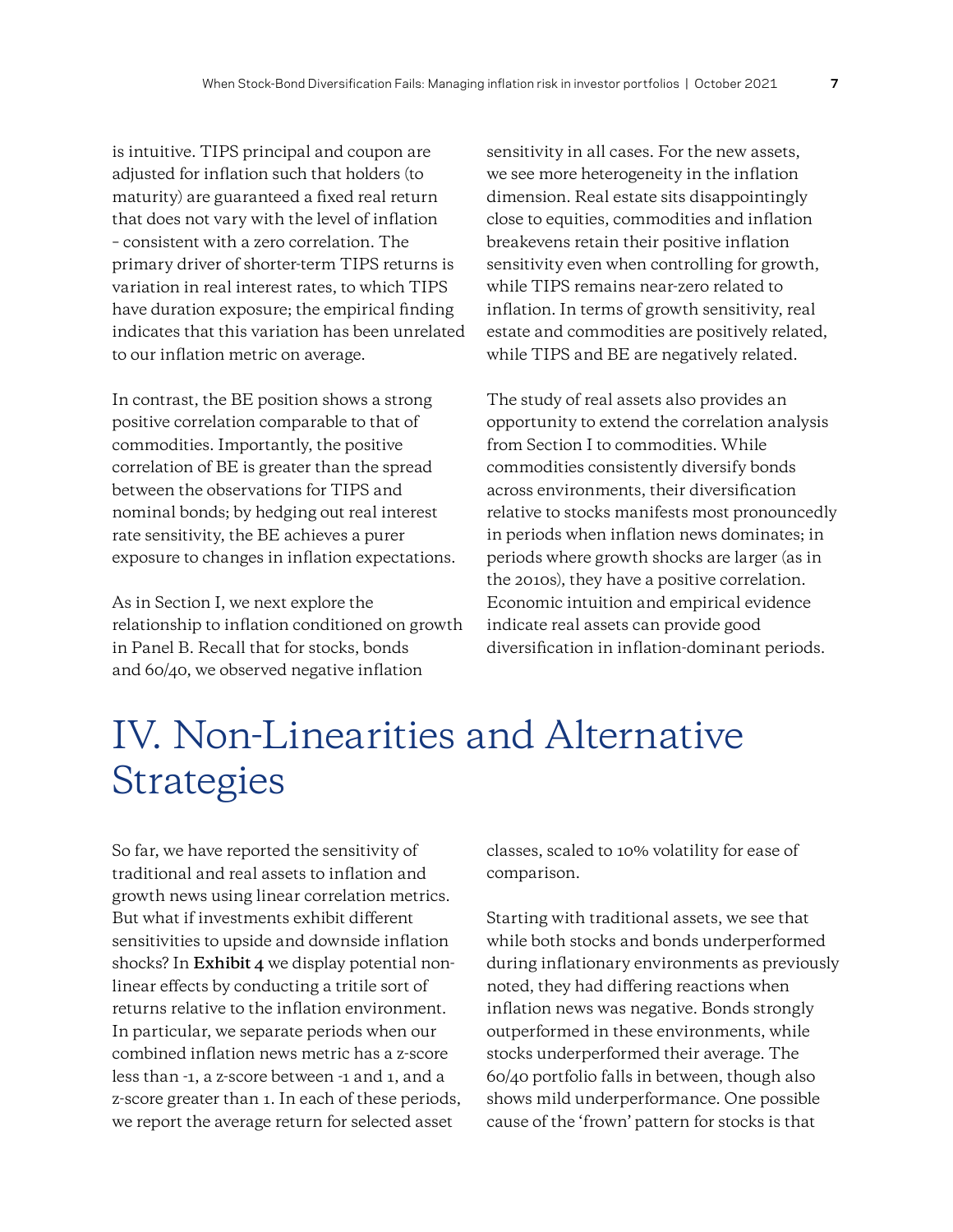adverse growth shocks may have coincided with (or caused) many of the disinflationary shocks in our sample. In the appendix we show upside and downside correlations controlling for growth, and find the non-linear pattern to be weaker but still visible. This remaining non-linearity may be the result of an imperfect proxy for growth, or caused by heightened risk aversion from investors in environments where the combination of economic shocks and policy responses has driven inflation away from central bank targets in either direction.<sup>14</sup>

For commodities and inflation breakevens, the empirical relationship appears linear, with strong outperformance in inflationary periods and strong negative performance in the opposite. This raises a potential concern in significant allocations to these assets: portfolio losses during disinflationary adverse growth shocks may be exacerbated. It would therefore be attractive to find solutions that offer inflation protection without other economic exposures that may compound existing portfolio risks.

We introduce two active strategies:<sup>15</sup>

1. A hypothetical **trend following** strategy that takes long and short positions in global macro instruments based on trailing 1-, 3 and 12-month price trends.

2. A hypothetical **macro momentum** strategy that takes long and short positions in global macro instruments based on 12-month trends in economic variables including inflation, growth, international trade, monetary policy and risk sentiment.

Both of these strategies tend to have the opposite characteristic of stocks; they are seen to benefit from inflation news in either direction. The "convexity" property of price trend following strategies with respect to equity market outcomes has been well documented:16 not only have these strategies been profitable on average but a preponderance of returns are accrued in extreme market environments. Here, we see the convexity extends to macroeconomic news. This characteristic is also inherited by the macro momentum strategy which directly incorporates trends in inflation, among other things, in forming its positioning. An interpretation of this result is that environments of extreme inflation news and associated price reactions do not occur out of the blue; they tend to be persistent enough that trend following strategies can pick up on them at some point in the cycle and position accordingly. Conversely, in the stable inflation environments in which stocks have done best, these strategies have tended to underperform.

16 See for example Hurst, Ooi and Pedersen (2017).

<sup>14</sup> It is difficult to identify economic causes from our data and further study may be warranted. One potential concern with disinflationary episodes is a loss of central bank ability to conduct traditional monetary policy due to possible lower bounds on nominal interest rates.

<sup>15</sup> Our choice of these two, among many, alternative strategies is motivated by an economic prior on potential sensitivity to inflation, given their ability to take meaningful directional risk to inflation sensitive assets. Other "market neutral" alternative strategies may be expected to have limited sensitivity (see Ilmanen, Maloney and Ross, 2014), while conversely, those that load on equity or bond market factors (like the aforementioned private equity, or long-biased credit) would be expected to inherit the sensitivity of those market factors.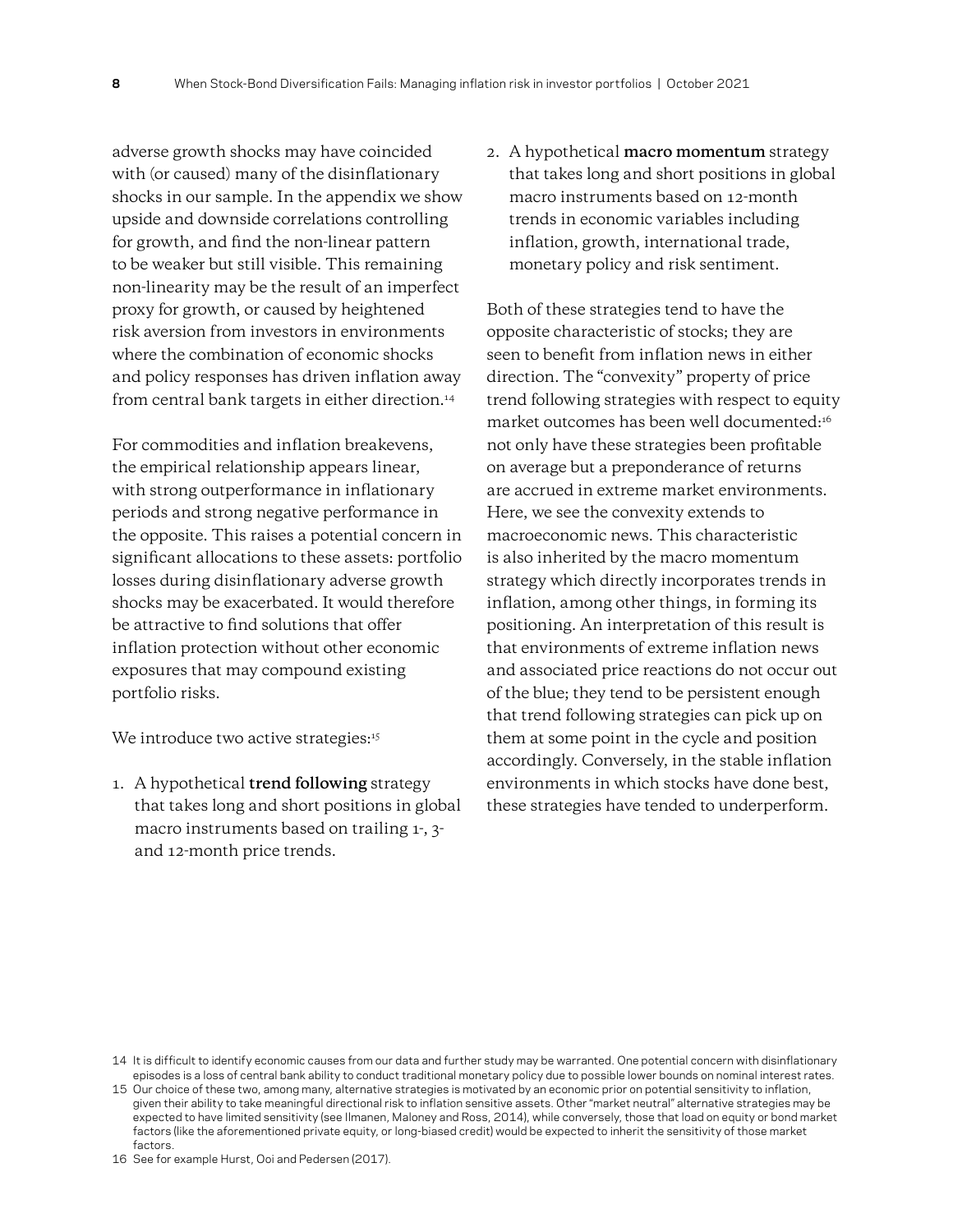



Source: AQR, Bloomberg, Survey of Professional Forecasters, U.S. Bureau of Labor Statistics. Downside and upside surprise periods are defined as periods when inflation news metric has z-score <-1 and >1 respectively, with the rest of the sample categorized as stable. See Appendix for proxies and construction of hypothetical portfolios. Hypothetical performance results have certain inherent limitations, some of which are disclosed in the Appendix.

# V. Putting It All Together

So far, we have seen that both components of traditional stock-bond portfolios have tended to underperform when inflation rises, indicating a concentrated exposure to upside inflation shocks. We also presented several "real assets" and active strategies that had the opposite characteristic and tended to outperform in these periods. How should investors holding predominantly stock-bond portfolios consider allocating to these additional assets? It depends on the objective. If the focus is simply to address upside inflation risk, they may choose an allocation to the purest hedge: inflation breakevens. In doing so, they should recognize that this allocation, while helping address inflation concerns, might incur a

cost over the long term.17 This may still be an attractive option, particularly if the objective is to implement a tactical "trade" on inflation based on a shorter-term view.

A different approach is to seek to improve macroeconomic diversification across compensated return sources. From this perspective, commodities may be an attractive allocation given the combination of positive inflation exposure with a long-term positive risk premium. This is consistent with "risk parity" approaches where equity, bond and commodity allocations are typically given equal prominence in portfolio construction. Our analysis (not reported here) confirms that

17 Investors may be expected to pay to hedge or insure against inflation risk, assuming there is a positive inflation risk premium. This may be offset to some extent by a (time-varying) liquidity premium due to the lower liquidity of TIPS relative to their nominal counterparts.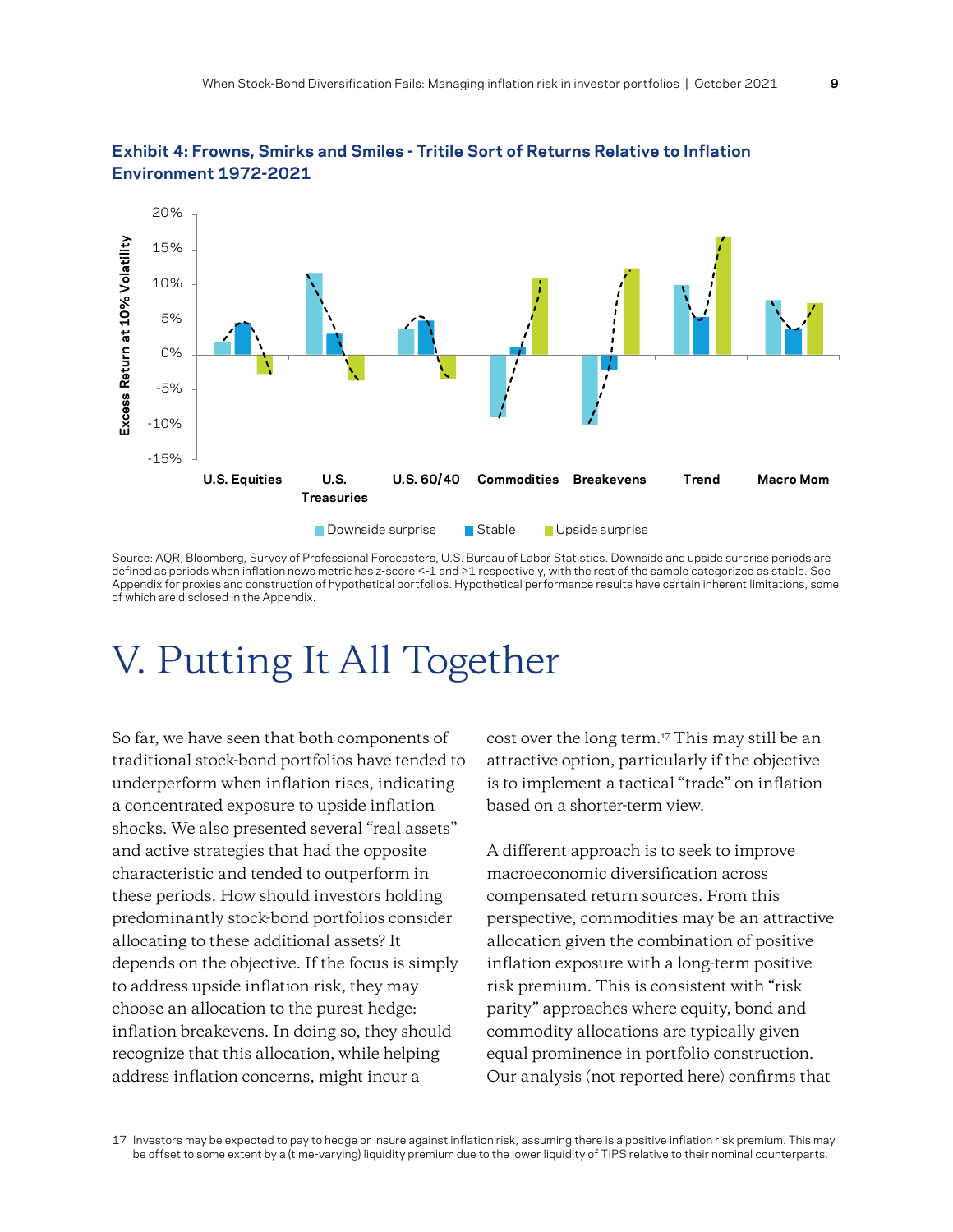a risk parity portfolio may be more resilient to inflation shocks.18

Lastly, an investor may seek to dilute portfolio macroeconomic exposures via allocations that hedge such exposures, such as marketneutral alternatives, or strategies exhibiting positive exposure to economic extremes, such as the trend and macro momentum strategies described in this paper.

We take a balanced approach by creating a "simple real return" strategy with a 25% risk allocation to each of inflation breakevens, commodities, trend, and macro momentum. We compare the results for this portfolio, along the dimensions previously considered, with those of the traditional 60/40 portfolio, and portfolios that start with 60/40 and allocate

10% or 20% to this new portfolio (**Exhibit 5**), though of course investors may choose individual components most suited to their objectives.

As expected, we find that the hypothetical real return portfolio has a large positive inflation sensitivity – a correlation to our inflation metric of near 0.7 – with or without the growth control variable. Thus, even moderate allocations to this hypothetical portfolio can reduce the negative correlation of 60/40 to near zero. A 20% allocation shifts the correlation from -0.27 to -0.05 (from highly statistically significant to insignificant). In our tritile sort, we see that the tendency of 60/40 to underperform in inflationary environments is ameliorated meaningfully by an allocation to this real return portfolio.



**Exhibit 5: Impact of 'Real Return' Allocation on Historical Inflation Sensitivities 1972-2021** a. Inflation Sensitivities b. Growth and Inflation Sensitivities

<sup>18</sup> Risk parity typically includes larger nominal bond exposure than 60/40, but also introduces commodities. The inflation sensitivities of these two differences are offsetting. But in aggregate, we find risk parity to be the more resilient across both growth and inflation regimes.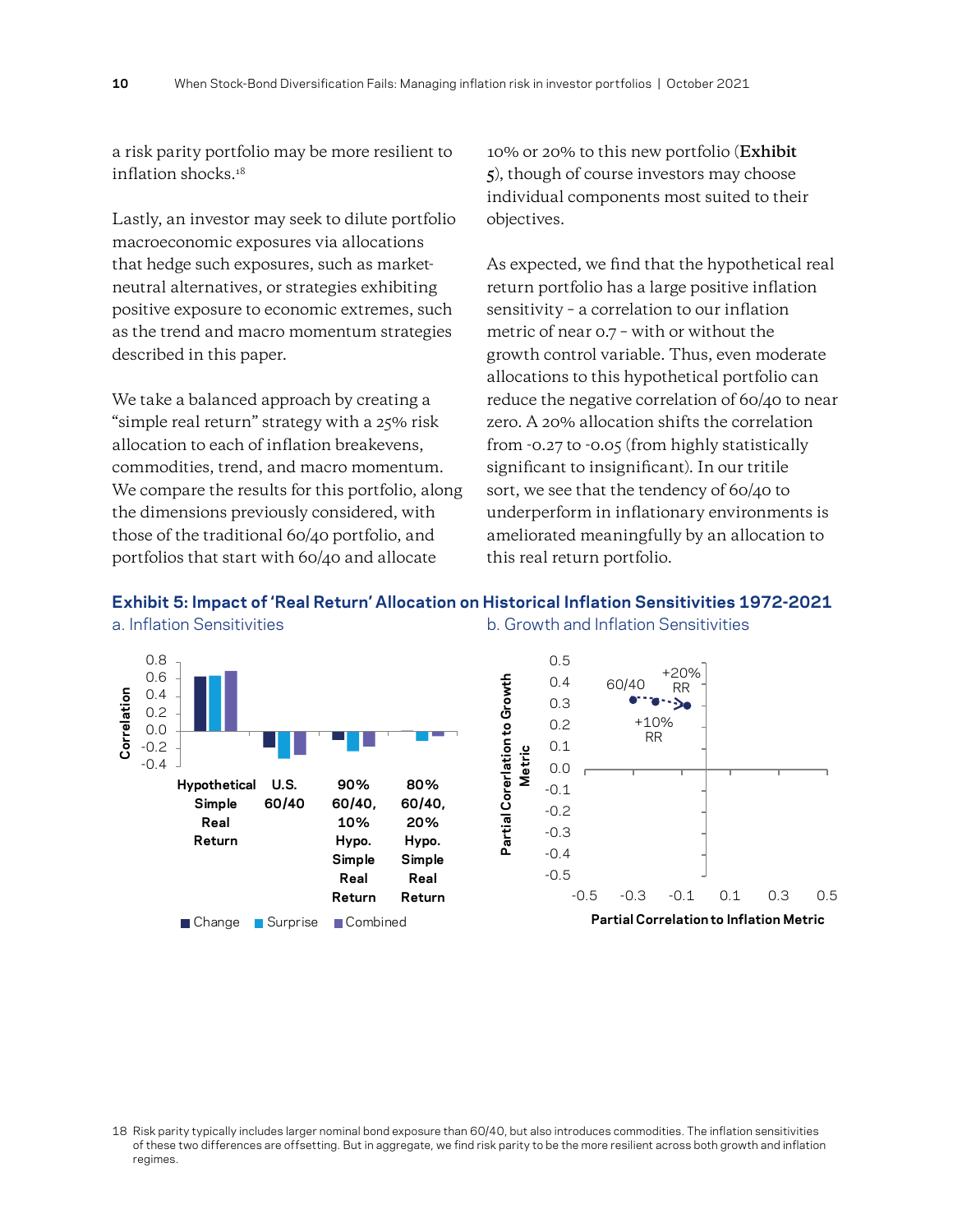

#### c. Tritile Sort of Return by Inflation Environment

Source: AQR, Bloomberg, Survey of Professional Forecasters, U.S. Bureau of Labor Statistics. Sensitivities are simple (chart a) and two-factor partial (chart c) correlations to inflation and growth metrics described in main text. 'RR' is hypothetical simple real return as defined above. Downside and upside surprise periods (chart c) are defined as periods when inflation news metric has z-score <-1 and >1 respectively, with the rest of the sample categorized as stable. See Appendix for proxies and construction of hypothetical portfolios. Hypothetical performance results have certain inherent limitations, some of which are disclosed in the Appendix.

### VI. Conclusion

Recent economic events have increased concerns around the potential for unexpectedly high inflation – a scenario that our empirical analysis suggests may be challenging for stock-bond portfolios. Not only are such portfolios concentrated in terms of asset exposures, with equity risk dominating, but also in terms of *inflation* exposure, with both components tending to have worse-thanaverage returns during inflationary outcomes. In the case of bonds, this exposure has been linearly negative, while equities show some tendency to underperform during falling inflation periods as well.

By studying alternative assets we can identify potential solutions. Some real assets, notably

commodities and inflation breakevens, have meaningful positive inflation sensitivity, though real estate and unhedged TIPS show negative and near-zero inflation correlations respectively. In addition, active strategies such as trend following and macro momentum show positive convexity to the inflation environment, i.e., the opposite characteristic to that of equities.

Allocations to a diversified combination of commodities, inflation breakevens, global macro, and trend following can thus help meaningfully to offset a traditional portfolio's concentrated exposure to inflation.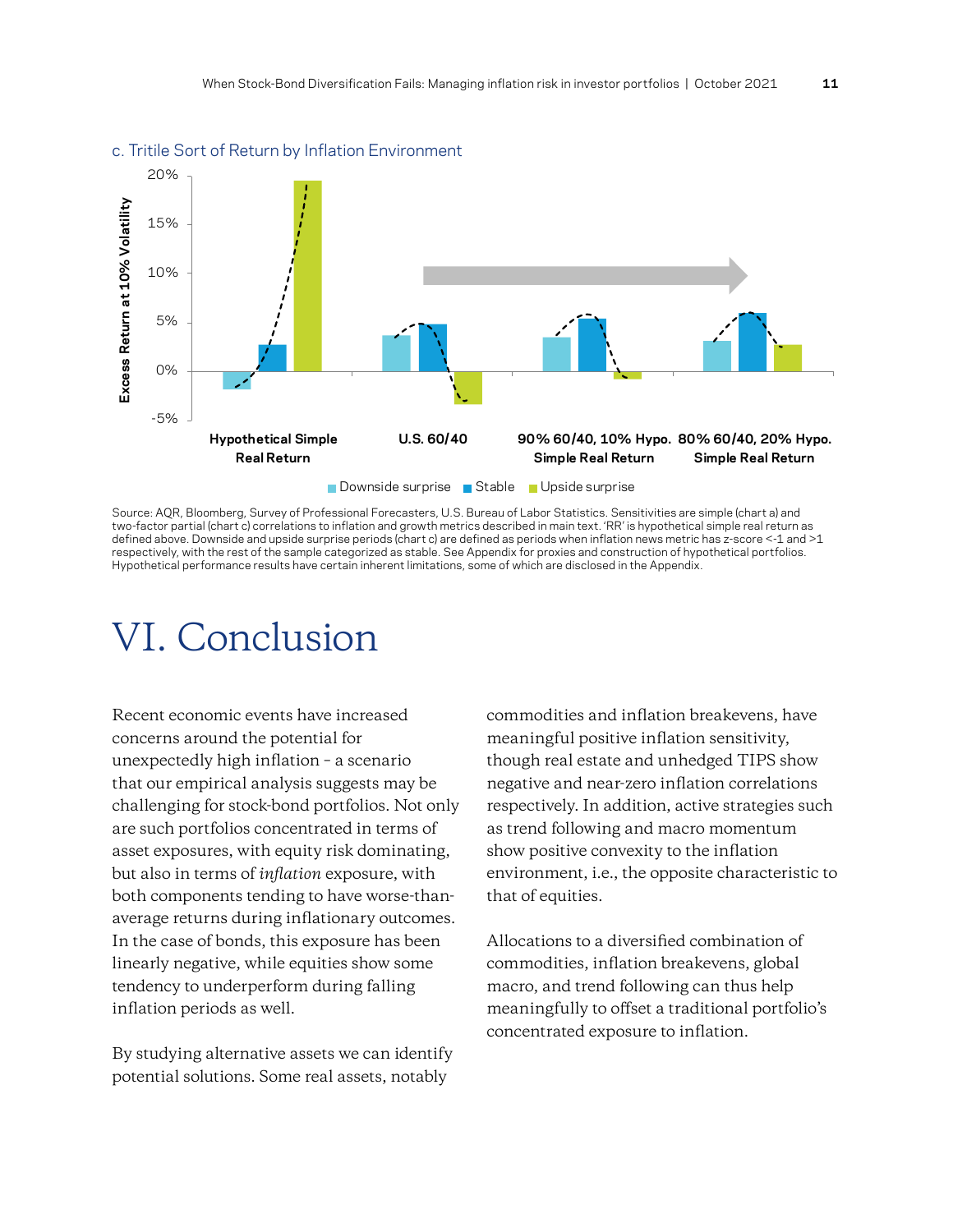# References

- Bekaert, G. and E. C. Engstrom, 2010, "Inflation and the Stock Market: Understanding the 'Fed Model'," *Journal of Monetary Economics*, 57(3).
- Boudoukh, J. and M. Richardson, 1993, "Stock Returns and Inflation: A Long-Horizon Perspective, *American Economic Review*.
- Brooks, J., 2017, "A Half Century of Macro Momentum," AQR white paper.
- Hurst, B., Y. H. Ooi and L. Pedersen, 2017, "A Century of Evidence on Trend-Following," *Journal of Portfolio Management*, 44(1).
- Ilmanen, A., 2011, "Expected Returns," Wiley.
- Ilmanen, A., T. Maloney and A. Ross, 2014, "Exploring Macroeconomic Sensitivities," *Journal of Portfolio Management*, 40(3).
- Katz, M. and C. Palazzolo, 2010, "Inflation in 2010 and Beyond? Practical Considerations for Institutional Asset Allocation," AQR white paper in two parts.
- Katz, M., H. Lustig and L. Nielsen, 2017, "Are Stocks Real Assets? Sticky Discount Rates in Stock Markets," *Review of Financial Studies*, 30(2).
- Levine, A., Y. Ooi, M. Richardson and C. Sasseville, 2018, "Commodities for the Long Run," *Financial Analysts Journal*, 74(2).
- Modigliani, F. and R. Cohn, 1979, "Inflation, rational valuation and the market," *Financial Analysts Journal*, 35.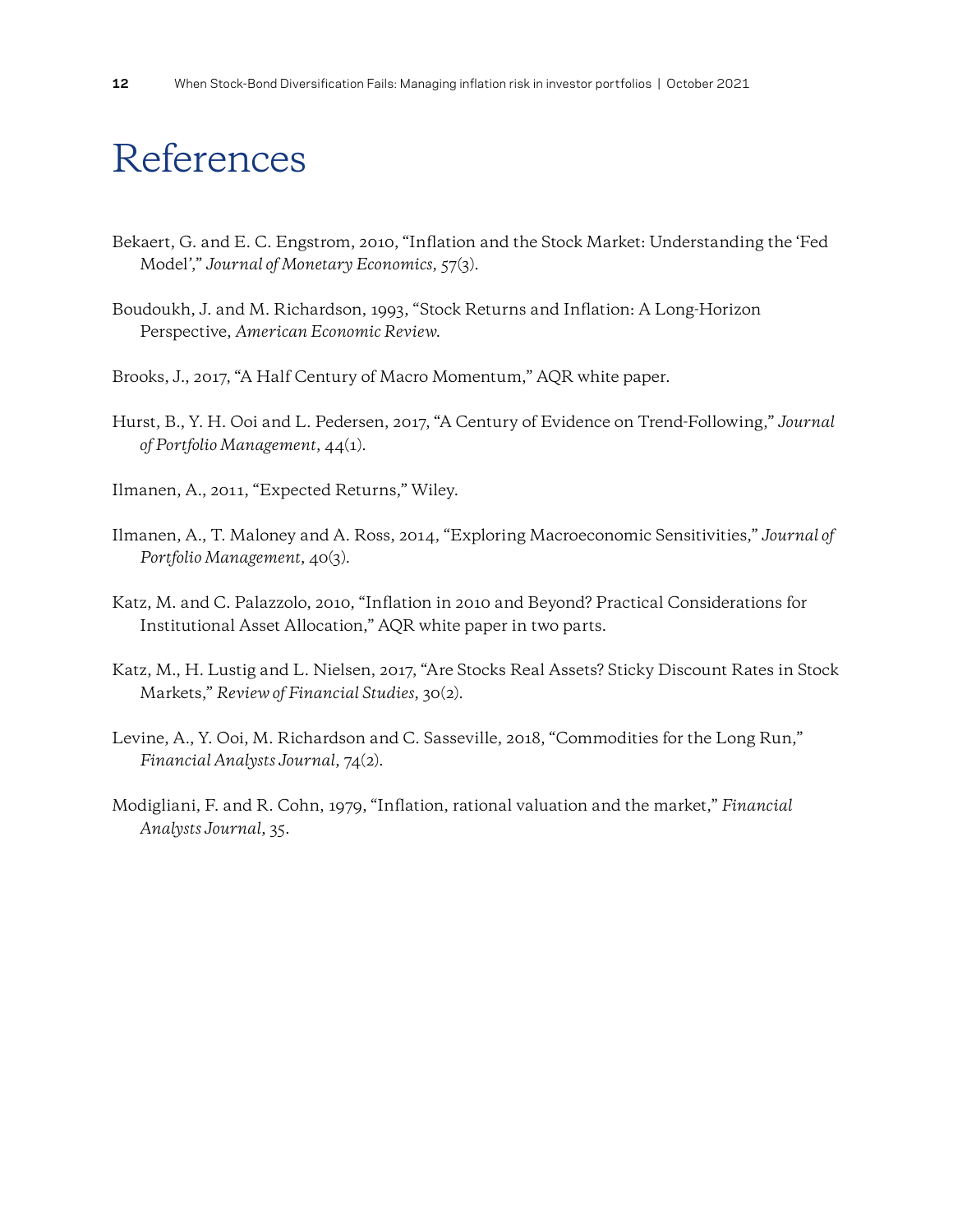# Appendix

### **Inflation Sensitivities for Additional Assets and Sectors**

**Exhibit A1** Panel A shows inflation sensitivities for 11 U.S. equity sectors. While the broad market has a negative sensitivity, the sectors show considerable variation. The energy sector stands out as having thrived in times of rising inflation, while real estate, materials and industrials have shown more resilience than other sectors. The most vulnerable sectors have been consumer staples (often considered bond-like) and consumer discretionary, where eroding purchasing power may hit hardest.

Panel B compares inflation sensitivities of U.S. equities and unhedged non-U.S. developed

market equities. Unhedged international equities have tended to offer more resilience when inflation rises, partly because episodes of domestic inflation tend to put pressure on the local currency. International assets may be less helpful in the case of a global inflation shock.

Panel C shows sensitivities for commodity sub-sectors and portfolios. Broad portfolios (whether equal- or production-weighted) have sensitivities as high as, or higher than, the highest individual sector, as well as having earned substantially higher risk-adjusted returns than narrower sector investments over the long term (see Levine et al., 2018).



### **Exhibit A1: Inflation Sensitivities for Additional Assets and Sectors**

Source: AQR, Bloomberg, Survey of Professional Forecasters, U.S. Bureau of Labor Statistics. Sensitivities are simple correlations to inflation metric described in main text. Base metals data start only in 1977, energies in 1983. See Appendix for details of asset class proxies.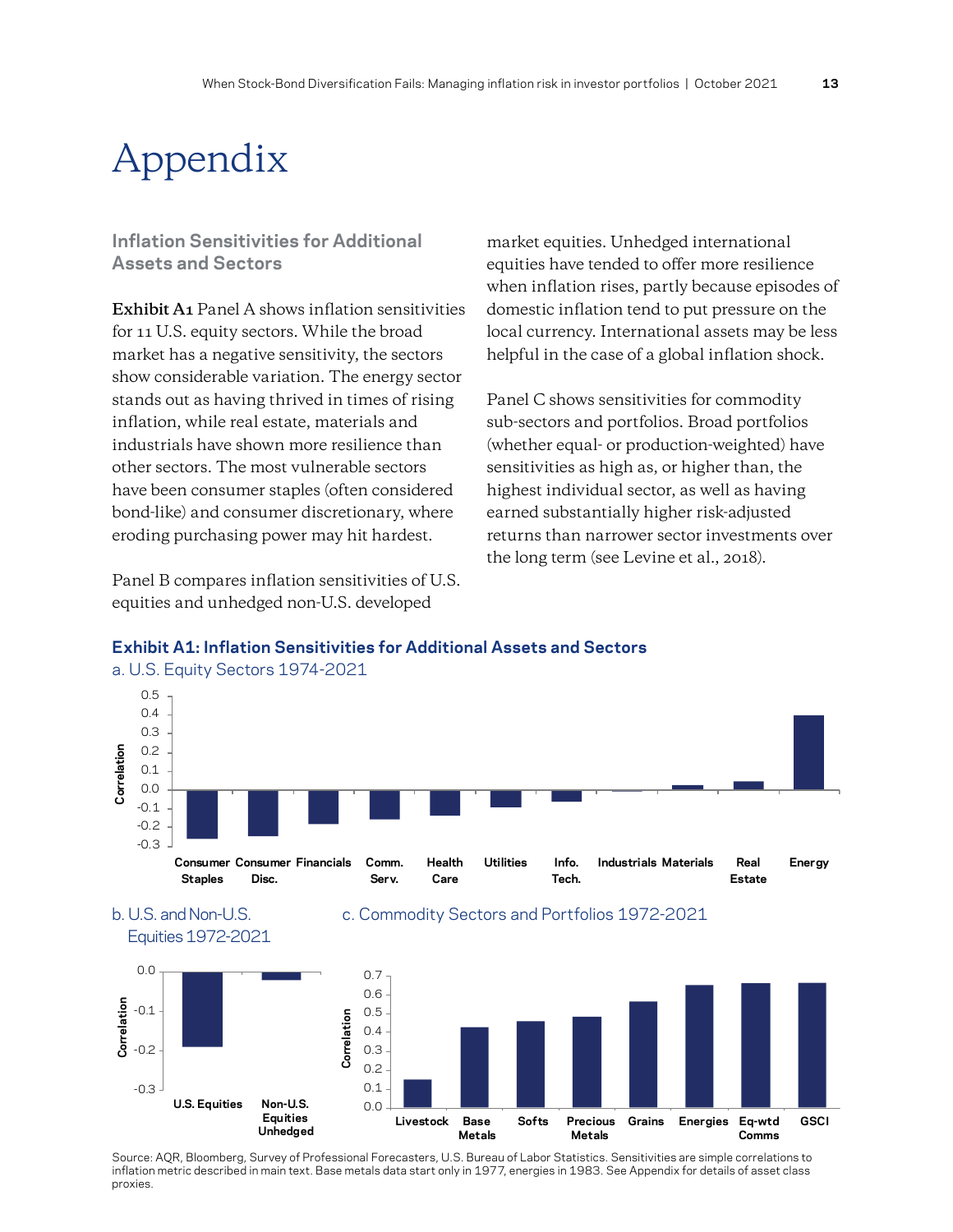**Testing for Non-Linear Inflation Sensitivities After Controlling for Growth**

To complement the tritile analysis in the main article, we also conduct an upside/downside correlation analysis that controls for growth exposure. We divide our 50-year sample into two sub-samples based on the sign of our combined inflation metric, and compute partial correlations to inflation and growth metrics in each sub-sample. The bubbles in **Exhibit A2** indicate the magnitudes of partial correlations to inflation in the periods of

positive inflation news (top row) and negative news (bottom row). The color indicates the sign: green means the investment has seen outperformance associated with news of that sign, while red means it has tended to underperform. Where an investment has two green or two red bubbles, this indicates a nonlinear sensitivity to inflation after controlling for growth. The chart confirms that equity sensitivity retains some non-linearity (negative convexity) after controlling for growth (see main article), and also that trend and macro momentum strategies retain their valuable positive convexity.



**Exhibit A2: Upside and Downside Inflation Sensitivities 1972-2021**

Source: AQR, Bloomberg, Survey of Professional Forecasters, U.S. Bureau of Labor Statistics. Sample divided into positive and negative inflation metric sub-samples, then for quarterly overlapping 1-year asset returns partial correlations are computed to contemporaneous inflation and growth metrics. Partial correlations to inflation reported in chart. See Appendix for proxies and construction of hypothetical portfolios. Hypothetical performance results have certain inherent limitations, some of which are disclosed in the Appendix.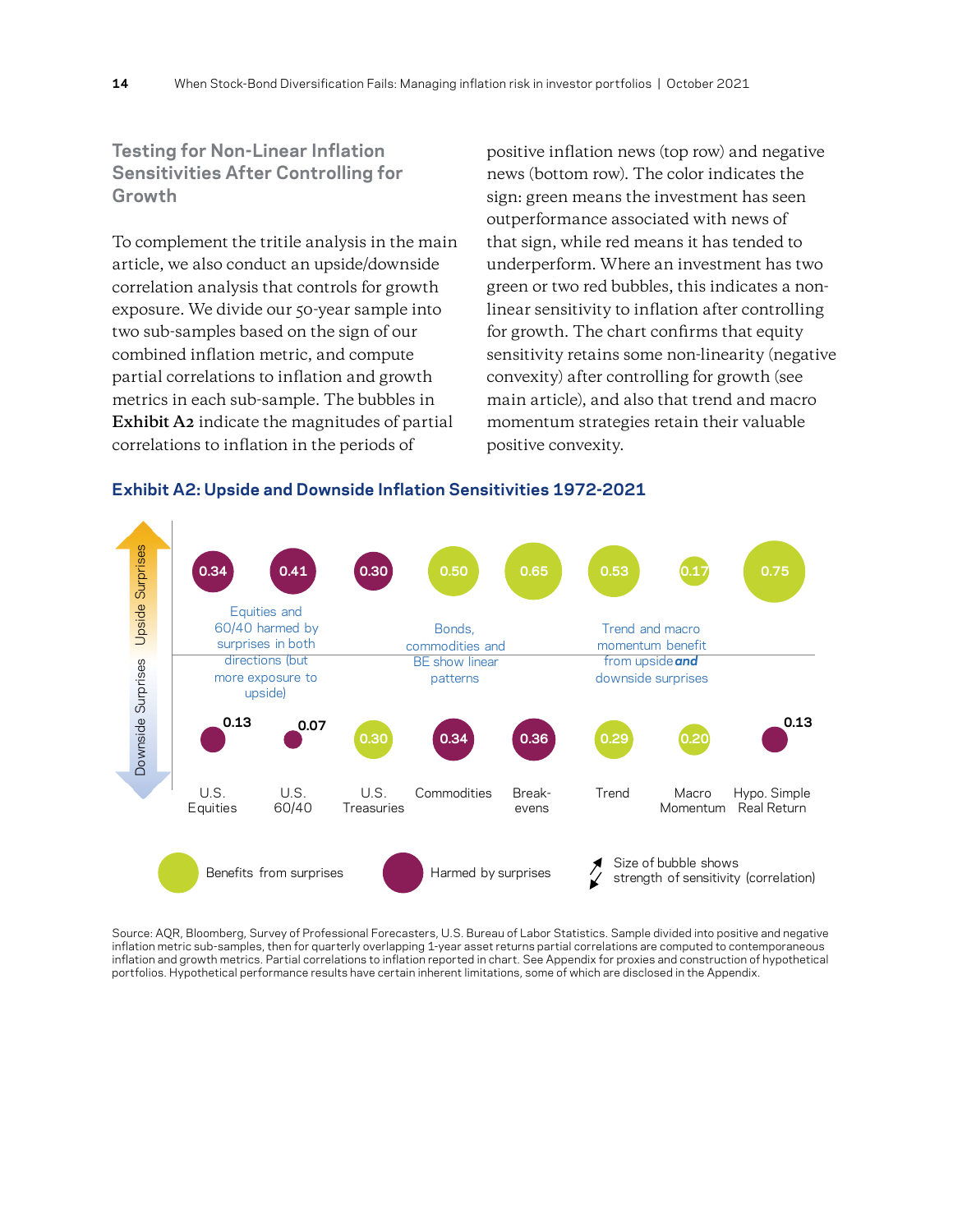| Investment           | Proxy                                                                                                                                                                                                                                                                                                                                                                                                                                                                                                                                                                                                                                                                        | <b>Source</b>            |
|----------------------|------------------------------------------------------------------------------------------------------------------------------------------------------------------------------------------------------------------------------------------------------------------------------------------------------------------------------------------------------------------------------------------------------------------------------------------------------------------------------------------------------------------------------------------------------------------------------------------------------------------------------------------------------------------------------|--------------------------|
| U.S. Equities        | MSCI U.S. Net TR Index                                                                                                                                                                                                                                                                                                                                                                                                                                                                                                                                                                                                                                                       | Bloomberg                |
| Non-U.S.<br>Equities | MSCI World ex U.S. Net TR Unhedged Index                                                                                                                                                                                                                                                                                                                                                                                                                                                                                                                                                                                                                                     | Bloomberg                |
| U.S. Treasuries      | 10-year U.S. Treasury                                                                                                                                                                                                                                                                                                                                                                                                                                                                                                                                                                                                                                                        | GFD                      |
| U.S. 60/40           | 60% U.S. Equities, 40% U.S. Treasuries as defined above                                                                                                                                                                                                                                                                                                                                                                                                                                                                                                                                                                                                                      | Bloomberg,<br><b>GFD</b> |
| <b>B/E</b> Inflation | Long 10-year U.S. TIPS, short 10-year U.S. Treasury                                                                                                                                                                                                                                                                                                                                                                                                                                                                                                                                                                                                                          | Bloomberg,<br><b>GFD</b> |
| U.S. TIPS            | From 1997, U.S. 10-year TIPS. Before 1997, synthetic returns based on<br>nominal Treasury yields and survey-based expected inflation.                                                                                                                                                                                                                                                                                                                                                                                                                                                                                                                                        | Bloomberg                |
| Real Estate          | 50% FTSE Nareit All REITs Index (listed), 50% NCREIF Property Index<br>(unlisted)                                                                                                                                                                                                                                                                                                                                                                                                                                                                                                                                                                                            | Bloomberg                |
| Commodities          | S&P GSCI Total Return Index                                                                                                                                                                                                                                                                                                                                                                                                                                                                                                                                                                                                                                                  | Bloomberg                |
| Trend Following      | Hypothetical trend following strategy as described in A Century of Evidence<br>on Trend-Following Investing by Hurst, Ooi and Pedersen (2017). The<br>strategy goes long markets that have been rising and going short markets<br>that have been falling, betting that those trends over the examined look-<br>back periods will continue. The strategy was constructed with an equal-<br>weighted combination of 1-month, 3-month, and 12-month trend-following<br>strategies for 67 markets across 4 major asset classes: 29 commodities, 11<br>equity indices, 15 bond markets, and 12 currency pairs. Returns are net of<br>estimated transaction costs and 2 & 20 fees. | <b>AQR</b>               |
| Macro<br>Momentum    | Hypothetical long/short and directional strategies applied to 15 equity<br>indices, 9 government bond markets, and 9 currencies, with signals based<br>on the following macro momentum themes as described in A Half Century<br>of Macro Momentum by Brooks (2017): Business Cycle, International Trade,<br>Monetary Policy, Risk Sentiment. The strategy goes long assets for which<br>fundamental momentum is favorable and short assets for which it is<br>unfavorable. Returns are net of estimated transaction costs and 2 & 20<br>fees.                                                                                                                                | <b>AQR</b>               |

### **Asset Class Proxies for Inflation Sensitivity Analysis**

Note: All asset class proxies and 60/40 are presented gross of transaction costs and fees.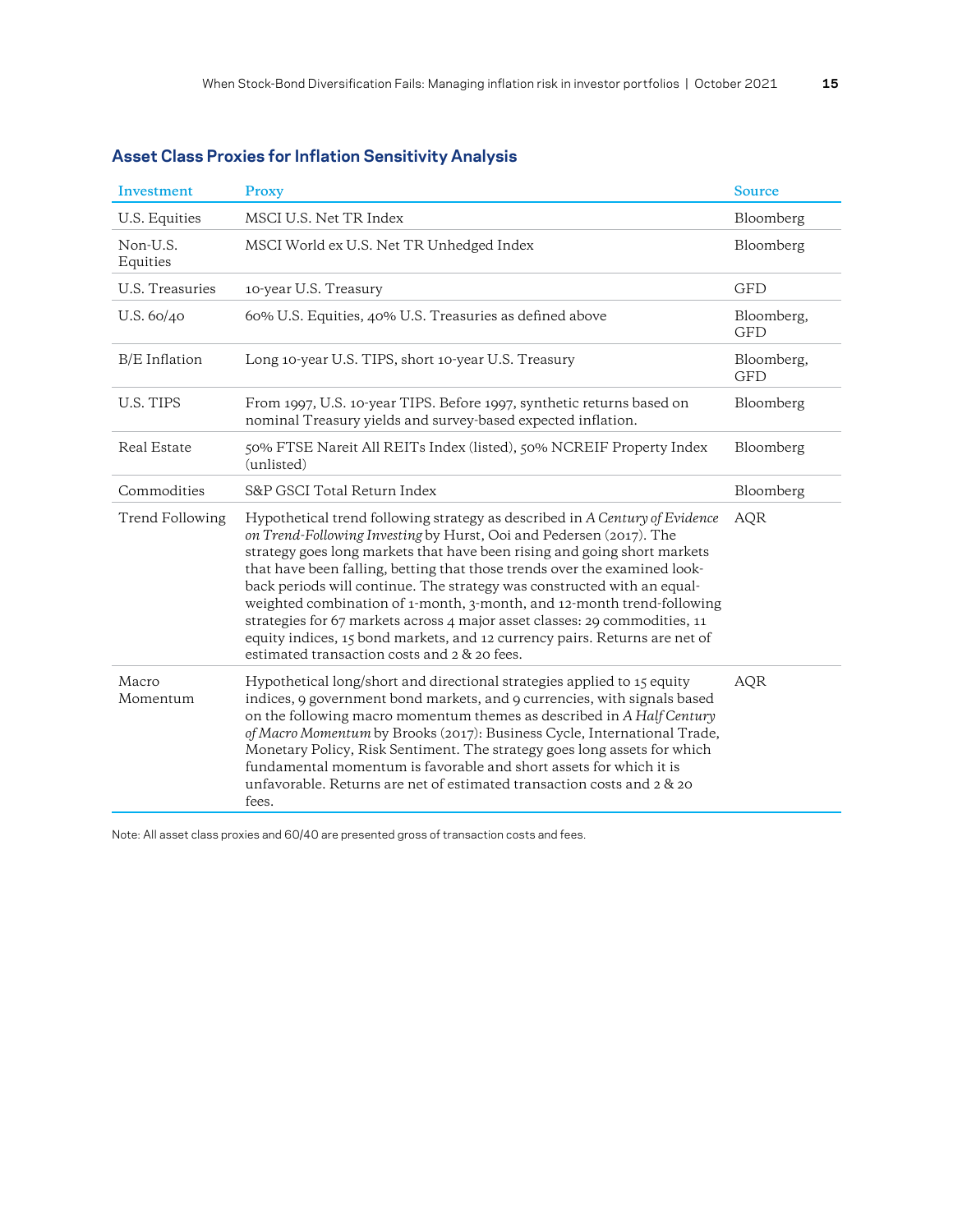### Disclosures

This document has been provided to you solely for information purposes and does not constitute an offer or solicitation of an offer or any advice or recommendation to purchase any securities or other financial instruments and may not be construed as such. The factual information set forth herein has been obtained or derived from sources believed by the author and AQR Capital Management, LLC ("AQR"), to be reliable, but it is not necessarily all-inclusive and is not guaranteed as to its accuracy and is not to be regarded as a representation or warranty, express orimplied, as to the information's accuracy or completeness, nor should the attached information serve as the basis of any investment decision. This document is not to be reproduced or redistributed without the written consent of AQR. The information set forth herein has been provided to you as secondary information and should not be the primary source for any investment or allocation decision.

#### **Past performance is not a guarantee of future performance.**

This presentation is not research and should not be treated as research. This presentation does not represent valuation judgments with respect to any financial instrument, issuer, security, or sector that may be described or referenced herein and does not represent a formal or official view of AQR.

The views expressed reflect the current views as of the date hereof, and neither the author nor AQR undertakes to advise you of any changes in the views expressed herein. It should not be assumed that the author or AQR will make investment recommendations in the future that are consistent with the views expressed herein, or use any or all of the techniques or methods of analysis described herein in managing client accounts. AQR and its affiliates may have positions (long or short) or engage in securities transactions that are not consistent with the information and views expressed in this presentation.

The information contained herein is only as current as of the date indicated and may be superseded by subsequent market events or for other reasons. Charts and graphs provided herein are for illustrative purposes only. The information in this presentation has been developed internally and/or obtained from sources believed to be reliable; however, neither AQR nor the author guarantees the accuracy, adequacy, or completeness of such information. Nothing contained herein constitutes investment, legal, tax, or other advice, nor is it to be relied on in making an investment or other decision.

There can be no assurance that an investment strategy will be successful. Historic market trends are not reliable indicators of actual future market behavior orfuture performance of any particularinvestment, which may differ materially, and should not be relied upon as such. Target allocations contained herein are subject to change. There is no assurance that the target allocations will be achieved, and actual allocations may be significantly different from those shown here. This presentation should not be viewed as a current or past recommendation or a solicitation of an offer to buy or sell any securities or to adopt any investment strategy.

The information in this presentation might contain projections or other forward-looking statements regarding future events, targets, forecasts, or expectations regarding the strategies described herein and is only current as of the date indicated. There is no assurance that such events or targets will be achieved and might be significantly different from that shown here. The information in this presentation, including statements concerning financial market trends, is based on current market conditions, which will fluctuate and may be superseded by subsequent market events or for other reasons. Performance of all cited indices is calculated on a total return basis with dividends reinvested.

The investment strategy and themes discussed herein may be unsuitable for investors depending on their specific investment objectives and financial situation. Please note that changes in the rate of exchange of a currency might affect the value, price, or income of an investment adversely. Neither AQR nor the author assumes any duty to, nor undertakes to update forward-looking statements. No representation or warranty, express or implied, is made or given by or on behalf of AQR, the author, or any other person as to the accuracy and completeness or fairness of the information contained in this presentation, and no responsibility or liability is accepted for any such information. By accepting this presentation in its entirety, the recipient acknowledges its understanding and acceptance of the foregoing statement. Diversification does not eliminate the risk of experiencing investment losses.

Broad-based securities indices are unmanaged and are not subject to fees and expenses typically associated with managed accounts or investment funds. Investments cannot be made directly in an index

#### **Index Definitions:**

The **MSCI U.S. Index** is a free float-adjusted market capitalization index that is designed to measure the performance large and mid cap equities in the United States.

The **MSCI World ex U.S. Index** is a free float-adjusted market capitalization index that is designed to measure the large and mid cap equity market performance of 22 developed countries excluding the United States.

The **FTSE Nareit All REITs Index** is a market capitalization-weighted index that and includes all tax-qualified real estate investment trusts (REITs) that are listed on the New York Stock Exchange, the American Stock Exchange or the NASDAQ National Market List.

The **NCREIF Property Index** measures the performance of real estate investments on a quarterly basis and evaluates the rate of returns in the market. The NPI covers properties that are acquired in place of institutional investors that are exempted from taxes in the fiduciary environment.

The **S&P GSCI®** is a composite index of commodity sector returns representing an unleveraged, long-only investment in commodity futures that is broadly diversified across the spectrum of commodities.